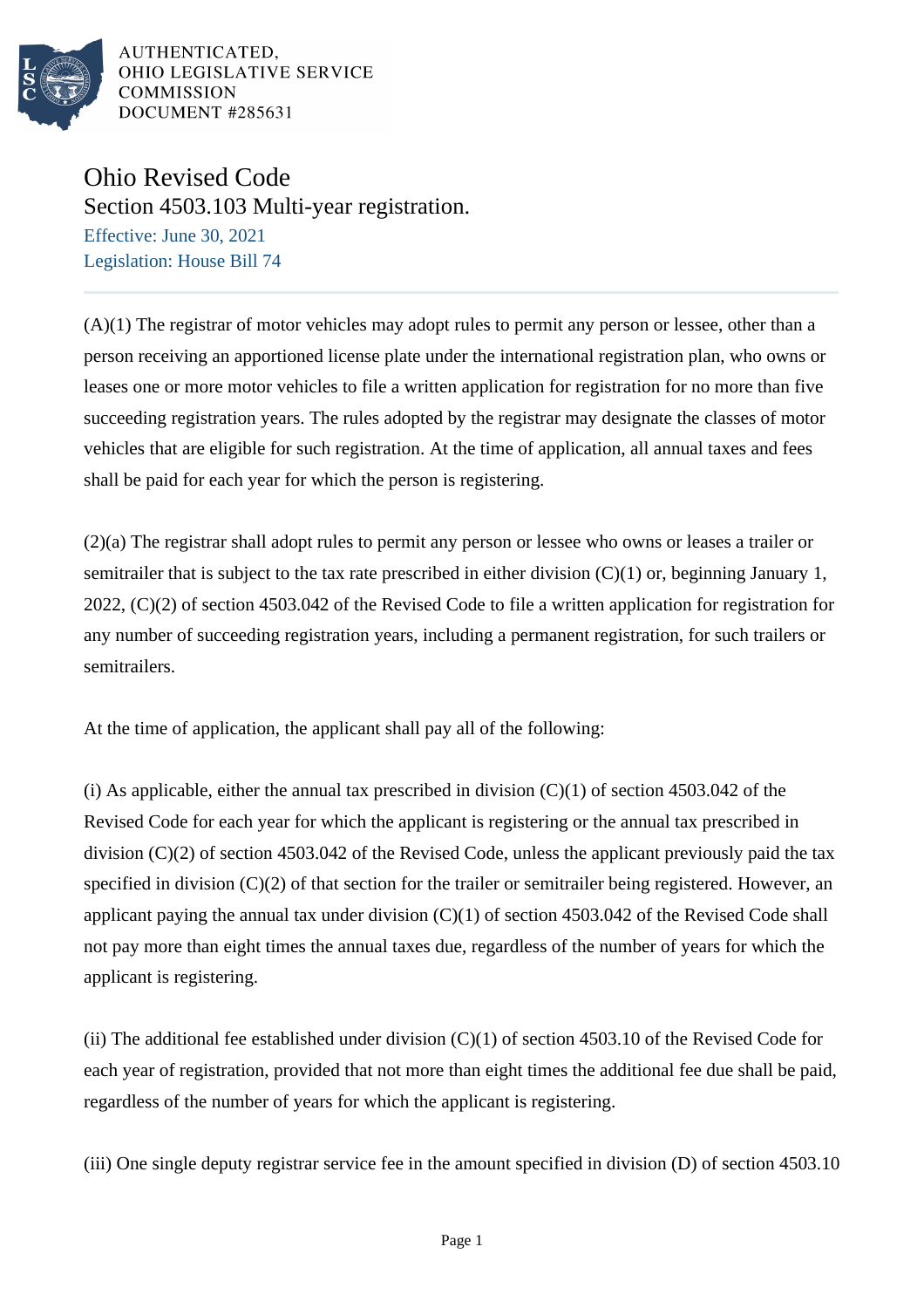

## AUTHENTICATED. OHIO LEGISLATIVE SERVICE **COMMISSION** DOCUMENT #285631

of the Revised Code or one single bureau of motor vehicles service fee in the amount specified in division (G) of that section, as applicable, regardless of the number of years for which the applicant is registering.

(b) In addition, each applicant registering a trailer or semitrailer under division (A)(2)(a) of this section shall pay any applicable local motor vehicle license tax levied under Chapter 4504. of the Revised Code for each year for which the applicant is registering, provided that not more than eight times any such annual local taxes shall be due upon registration.

(c) The period of registration for a trailer or semitrailer registered under division  $(A)(2)(a)$  of this section is exclusive to the trailer or semitrailer for which that certificate of registration is issued and is not transferable to any other trailer or semitrailer if the registration is a permanent registration.

(3) Except as provided in division (A)(4) of this section, the registrar shall adopt rules to permit any person who owns a motor vehicle to file an application for registration for not more than five succeeding registration years. At the time of application, the person shall pay the annual taxes and fees for each registration year, calculated in accordance with division (C) of section 4503.11 of the Revised Code. A person who is registering a vehicle under division (A)(3) of this section shall pay for each year of registration the additional fee established under division  $(C)(1)$ ,  $(3)$ , or  $(4)$  of section 4503.10 of the Revised Code, as applicable. The person shall also pay the deputy registrar service fee or the bureau of motor vehicles service fee equal to the amount established under section 4503.038 of the Revised Code.

(4) Division (A)(3) of this section does not apply to a person receiving an apportioned license plate under the international registration plan, or the owner of a commercial car used solely in intrastate commerce, or the owner of a bus as defined in section 4513.50 of the Revised Code.

(B) No person applying for a multi-year registration under division (A) of this section is entitled to a refund of any taxes or fees paid.

(C) The registrar shall not issue to any applicant who has been issued a final, nonappealable order under division (D) of this section a multi-year registration or renewal thereof under this division or rules adopted under it for any motor vehicle that is required to be inspected under section 3704.14 of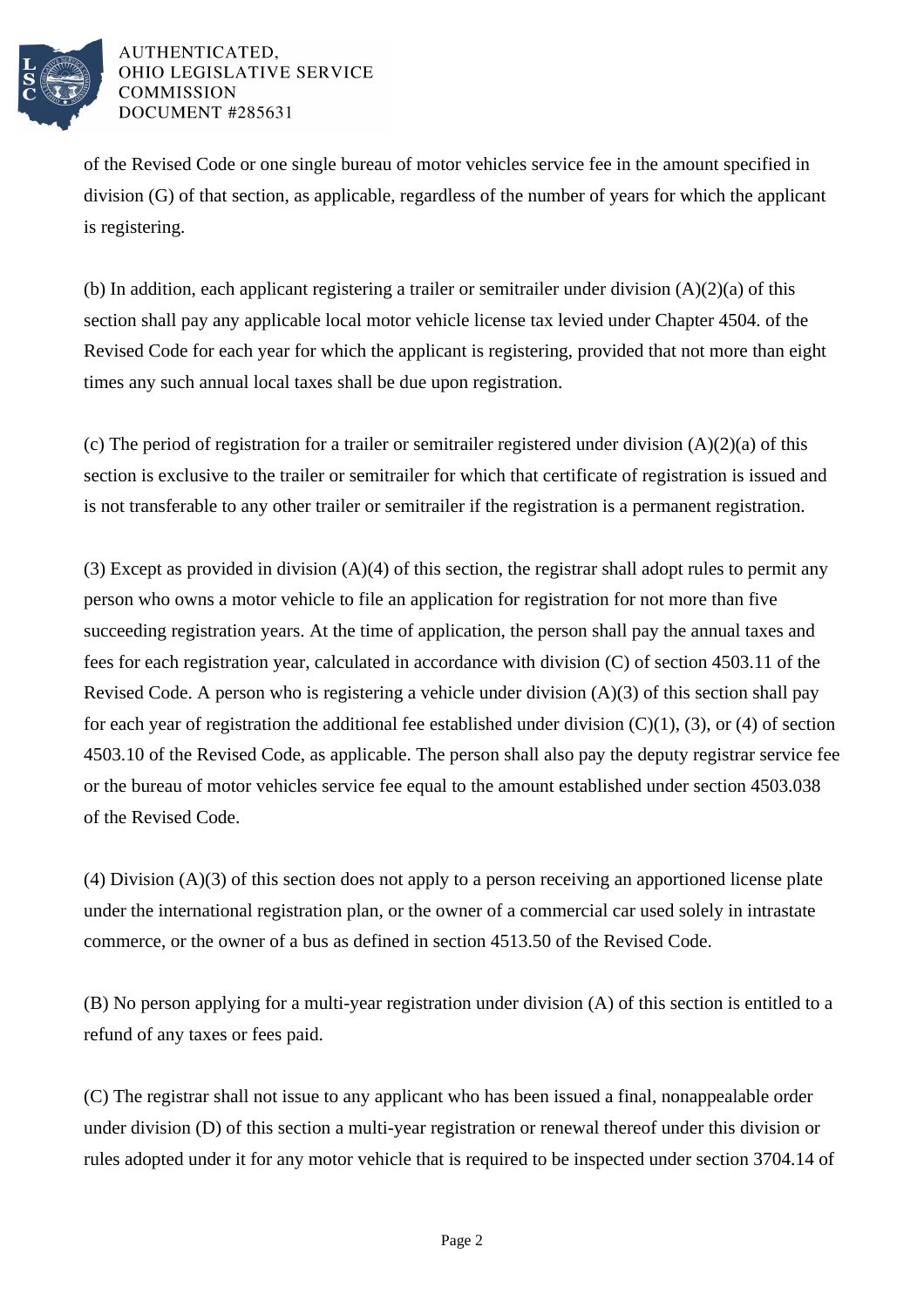

## AUTHENTICATED. OHIO LEGISLATIVE SERVICE **COMMISSION** DOCUMENT #285631

the Revised Code the district of registration of which, as determined under section 4503.10 of the Revised Code, is or is located in the county named in the order.

(D) Upon receipt from the director of environmental protection of a notice issued under rules adopted under section 3704.14 of the Revised Code indicating that an owner of a motor vehicle that is required to be inspected under that section who obtained a multi-year registration for the vehicle under division (A) of this section or rules adopted under that division has not obtained a required inspection certificate for the vehicle, the registrar in accordance with Chapter 119. of the Revised Code shall issue an order to the owner impounding the certificate of registration and identification license plates for the vehicle. The order also shall prohibit the owner from obtaining or renewing a multi-year registration for any vehicle that is required to be inspected under that section, the district of registration of which is or is located in the same county as the county named in the order during the number of years after expiration of the current multi-year registration that equals the number of years for which the current multi-year registration was issued.

An order issued under this division shall require the owner to surrender to the registrar the certificate of registration and license plates for the vehicle named in the order within five days after its issuance. If the owner fails to do so within that time, the registrar shall certify that fact to the county sheriff or local police officials who shall recover the certificate of registration and license plates for the vehicle.

(E) Upon the occurrence of either of the following circumstances, the registrar in accordance with Chapter 119. of the Revised Code shall issue to the owner a modified order rescinding the provisions of the order issued under division (D) of this section impounding the certificate of registration and license plates for the vehicle named in that original order:

(1) Receipt from the director of environmental protection of a subsequent notice under rules adopted under section 3704.14 of the Revised Code that the owner has obtained the inspection certificate for the vehicle as required under those rules;

(2) Presentation to the registrar by the owner of the required inspection certificate for the vehicle.

(F) The owner of a motor vehicle for which the certificate of registration and license plates have